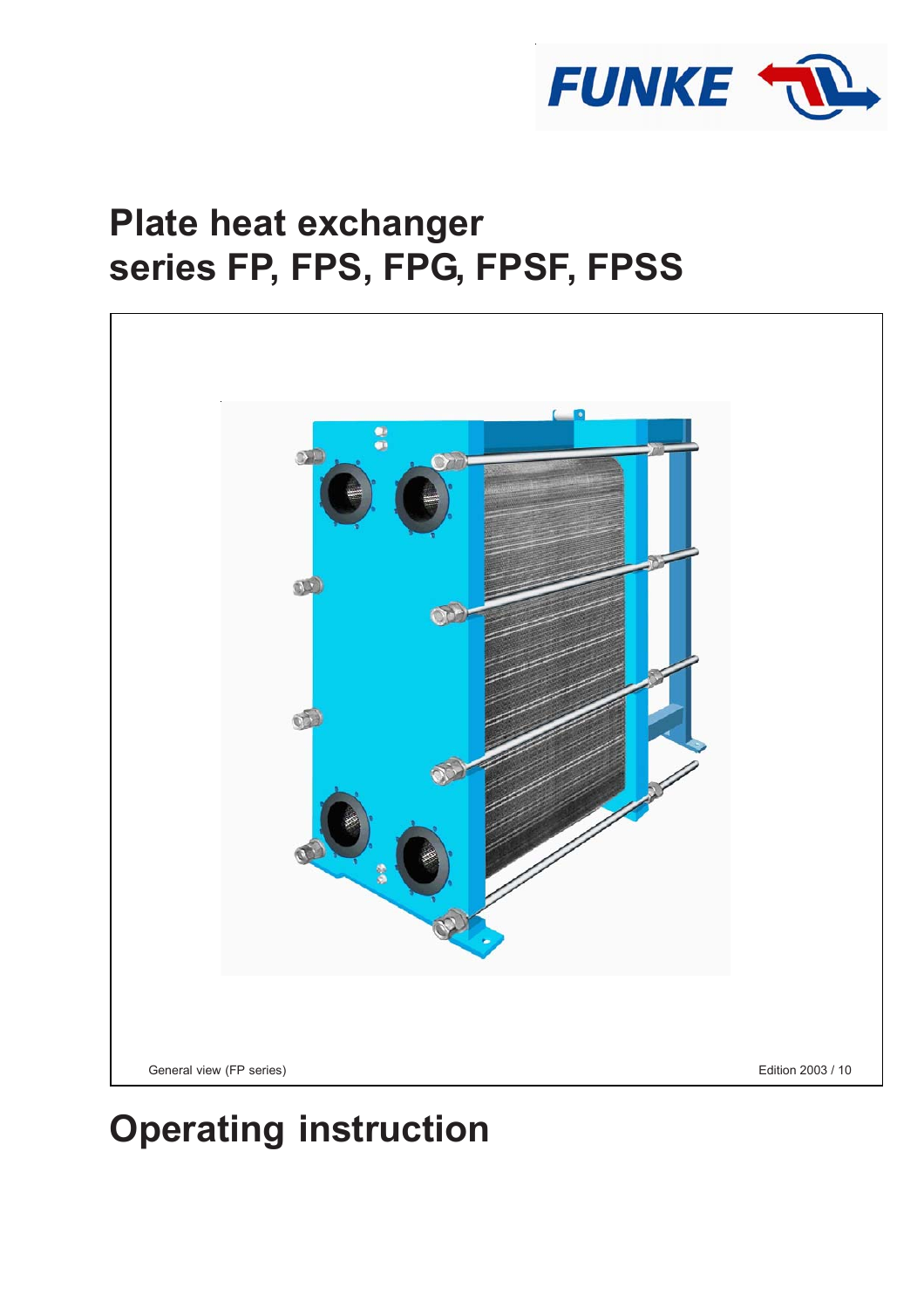## **Table of contents**

#### **1.0 General**

**2.0 Safety instructions** ......................... S.4

#### **3.0 Functional description**

| 3.1 |                                                   |  |
|-----|---------------------------------------------------|--|
| 3.2 | Function specification/graphical presentation S.5 |  |
|     | 3.3 Special feature of FPG and FPSS seriesS.5     |  |
| 3.4 | Connection position single pass/multi pass S.6    |  |

#### **4.0 Transport und Installation**

#### **5.0 Operating instruction**

#### **6.0 Maintenance**

| 6.2 | Shut-down and opening of PHE S.10      |  |
|-----|----------------------------------------|--|
|     |                                        |  |
| 6.4 | Replacement of plates and gaskets S.12 |  |
| 6.5 |                                        |  |
|     |                                        |  |

### **1.0 General**

#### **Name and adress of manufacturer:**

FUNKE WÄRMEAUSTAUSCHER APPARATEBAU GmbH

Zur Dessel 1, D-31028 Gronau/Leine

Fone: +49 (0) 5182 582-0, Telefax: +49 (0) 5182 582-48

e-Mail: info@funke.de, Internet: www. funke.de

#### **1.1 User information**

These instructions refer to standard design of FUNKE plate heat exchangers (PHE).

Special designs may require supplementary operating and maintenance instructions. Please always follow the specifications related to the respective purchase order! Only qualified personnel have to carry out operating and maintenance of PHE.

National and international rules concerning pressure equipment, dangerous liquids and gases as well as accident prevention and operational safety are to be complied with. (In Germany: safety law and appropriate regulations)

**Chapters where operating methods and instructions must be strictly complied with in order to avoid any danger to persons or system damage, are marked with a warning triangle (shown below):**



**Chapters where operating methods, operating conditions and maintenance instructions must be strictly complied with to guarantee faultless function of the PHE as well as efficient operation, are marked with the following sign:**



**Before** starting work the personnel must be instructed by the user. The operating instruction must always be available. If the required work is not mentioned in these instructions or if any instructions are not understood, FUNKE shall be contacted **before** starting work.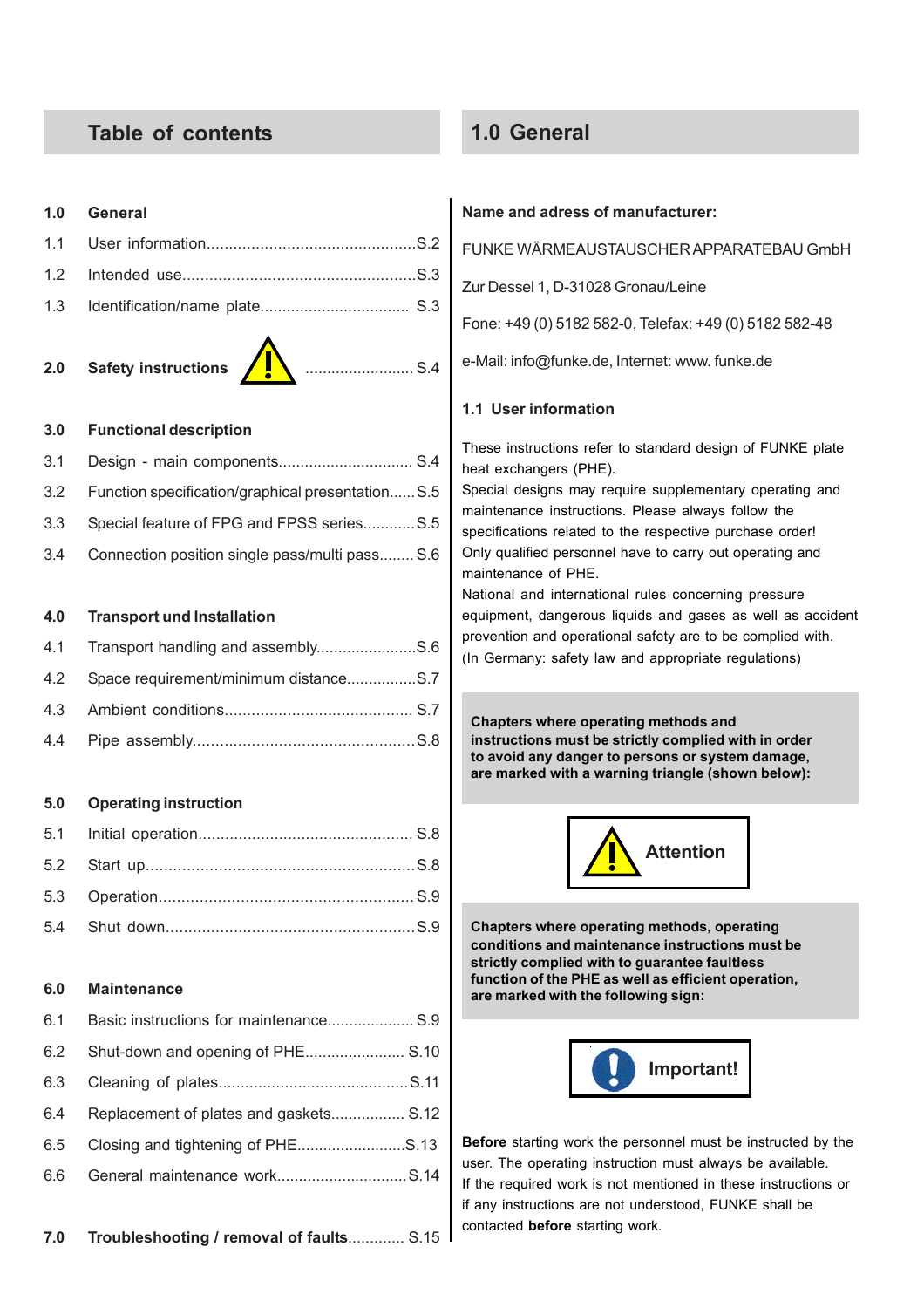

#### **1.2 Intended use**

FUNKE PHE are designed for special conditions of use specified by the customer, concerning temperature, pressure, volumetric flow and flow media and are fabricated in conformity with EC-PED 97/23, except where customers order specifications dictate otherwise. In the event of any change in design or operation from the order specification, written approval by FUNKE is necessary, to avoid affecting the warranty/liability terms and conditions. Heavy pressure surges or hydraulic shocks may cause mechanical damage or material damage and must be avoided all cases!!!

#### **1.3 Identification / name plate**

Each FUNKE PHE is provided with a nameplate, placed on the outside of the fixed plate. The plate showing the following data, must always be accessible and recognisable:

- **PHE type / series**
- **Serial number** (to be stated on all enquiries)
- **Construction year**
- **Max. working pressure** (page 1/page 2)
- **Test pressure** (page 1/page 2)
- **Max. operating temperature** (page 1/ page 2)
- **Volume** ( page 1 / page 2)
- **Fluid group** (acc. to EC PED 97/23/EG)
- **CE-code** (if required)
- **Identification no. of "certified body"** acc. to PED
- **Test date**
- **Position of connections** (page 1 / page 2)
- **Compression dimensions "PP"-max.**
- **Compression dimensions "PP"-min.**
- **Extra space** (for instance for "min. operating temperature")

Basic structure of a name plate: (also 2 parts possible)

| Figure 1                                                        |              |                                  |                                 |
|-----------------------------------------------------------------|--------------|----------------------------------|---------------------------------|
|                                                                 | <b>FUNKE</b> |                                  |                                 |
| Typ/Type                                                        |              |                                  |                                 |
| Serien-Nr./Serial-No.                                           |              |                                  |                                 |
| Zeichnung-Nr. / Drawing-No.                                     |              |                                  |                                 |
|                                                                 |              | <b>Warme Seite</b><br>Warm side  | <b>Kalte Seite</b><br>Cold side |
| PS max.                                                         | bar          |                                  |                                 |
| TS min.                                                         | $^{\circ}C$  |                                  |                                 |
| TS max.                                                         | $^{\circ}C$  |                                  |                                 |
| V                                                               |              |                                  |                                 |
| PT                                                              | bar          |                                  |                                 |
| Fluidgruppe / Fluidgroup                                        |              |                                  |                                 |
| Anschl. / connections                                           |              |                                  |                                 |
| Ein-Aus / in-out                                                |              |                                  |                                 |
| Anspannmaß "PP"                                                 |              | PP                               |                                 |
| Compression length                                              |              |                                  |                                 |
| max.                                                            |              |                                  | <b>B1</b><br><b>B2</b>          |
| min.                                                            |              |                                  | <b>B4</b>                       |
| Baujahr/                                                        |              | F1                               | B3                              |
| Year of construction                                            |              | F <sub>2</sub><br>F <sub>4</sub> |                                 |
|                                                                 |              | F3<br>ӊ                          |                                 |
|                                                                 |              |                                  |                                 |
|                                                                 |              |                                  |                                 |
|                                                                 |              | Prüfdatum                        |                                 |
|                                                                 |              | <b>Test date</b>                 |                                 |
| Funke Wärmeaustauscher Apparatebau GmbH, D-31028 Gronau / Leine |              |                                  |                                 |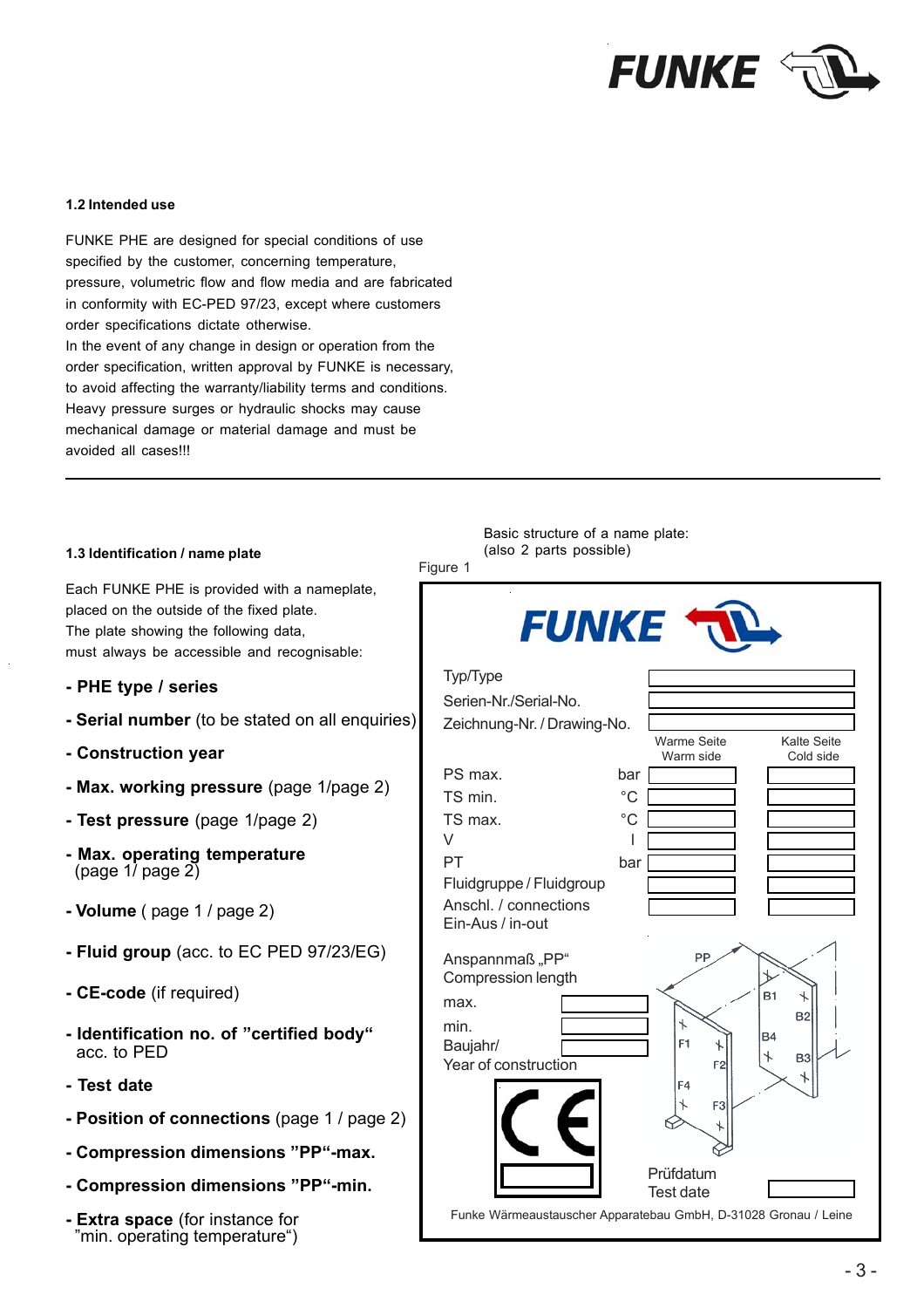# **2.0 Basic safety instructions**



**Plate heat exchangers (PHE) are pressure-containing equipment and shall be connected operated and maintained only by qualified personnel! National and international directives for pressure**

**equipment (Europe: EC PED 97/23/EG),**

**dangerous liquids and gases as well as working safety and prevention of accidents must be followed.**

**(In Germany: working safety rules and corresponding directives.)**

**If the PHE is working with fluids of group 1 (EC) or with dangerous liquids or gases, special safety precautions for the class of dangerous substance may also become necessary!**

**Corresponding instructions to be considered by the user before installing the PHE!**

**Do not attempt to carry out any work on the PHE whilst it is still under pressure. All fluids must be drained and temperature of the PHE should not exceed 40°C!**

**When working with the plates, always wear suitable protective gloves to prevent injuries to the hands! Store and handle the plates only in horizontal position. In vertical position plates are unstable, will slip and must therefore be secured!**

**If injury could be caused by product leakage, the PHE must be provided with splash/drip protector! If operating temperatures exceed 90°, heat protection or damming is required!**

# **3.0 Functional description**

#### **3.1 Design - main components**

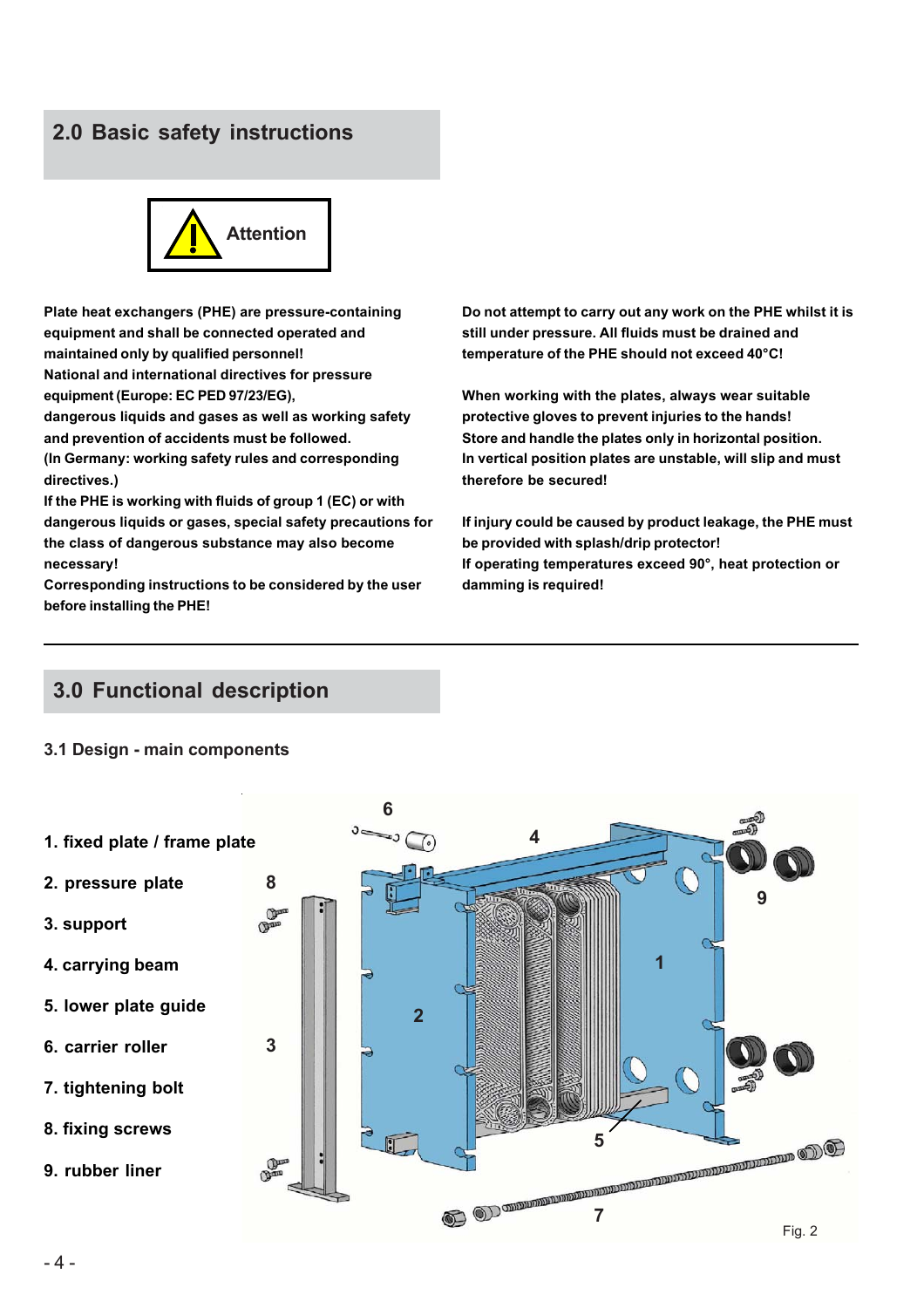

#### **3.2 Function specification / graphical presentation**

The PHE consists of a pack with linked up embossed plates with passage openings. Every second plate is staggered by 180°, creating a flow gap at any given time. All plates are provided with clip on or glued gaskets, which completely seal the various flow gaps from the outside and separate the second media involved in heat exchange.

The plate pack is mounted in a rack and is pressed between fixed plate and pressure plate by means of clamping bolts. During service life the gaskets of a PHE are subject to a normal fatigue process and therefore the plate pack can be tightened several times - dependent on conditions of use until "PP"-min. is reached.

Connections of media involved in heat exchange are on the fixed plate, in case of multi-pass flow also on the pressure plate (see basic scheme page 6, Fig.5).

Special materials:

Plate materials – depending on application – are chromium nickel steels, chromium nickel molybdenum steels, titanium and further materials.

Gasket materials are: NBR, EPDM, Viton, silicone and special materials



**Depending on concentration, temperature and pH-value of the medium, chlorides can affect corrosion resistance of chromium nickel steels and chromium nickel molybdenum steel (also Hastelloy, Incoloy, Inconell)!**

#### **3.3 Special feature of FPG, FPSF,FPSS series**

#### **FPG series**

Principle of design and function as described under 3.2. The PHE of FPG series, however, consists of cassettes with 2 plates, each welded together. One outside of the cassette has a normal gasket, creating alternating flow gaps with welded external sealing and normal gasket. This special design is used in case of higher pressures and where the medium could attack the gasket material or in refrigeration engineering.

**Attention: Cleaning of the flow gaps inside the cassettes can only by done by flushing.**



Fig.3: single-pass flow - all connections are on the fixed plate (left side)



Fig. 4: multi-pass (2) flow – 2 connections are on the fixed plate and 2 on the pressure plate

#### **FPSF series**

This "free-flow version" has a special plate embossing, creating visibly larger free area to flow ("free flow"). Thus media with higher viscosity or even liquids with suspended solids can be used – depending upon design.

#### **FPSS**

The FPS safety PHE has a "double wall".

This line of products guarantees the greatest possible safety with regard to intermixing of primary- and secondary media. "One" heat exchanger plate consists of two superimposed plates. This double plate incorporates a small leakage gap. In case of a breach in the plates caused for instance by corrosive substances, the medium escapes through the leakage gap, and the double plate must then be completely replaced!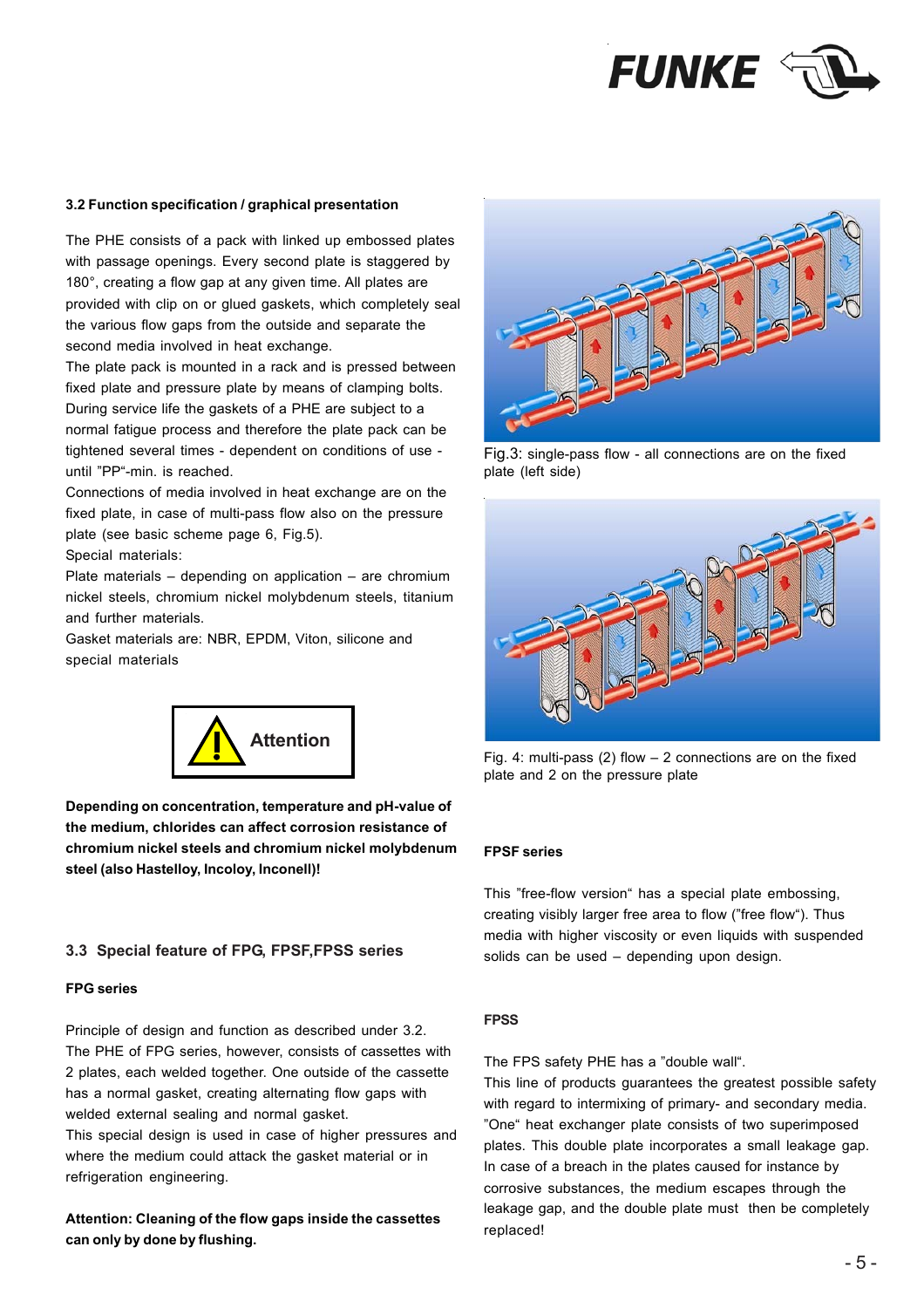#### **3.4 Position of single-pass and multi-pass connections**



# **4.0 Transport und Installation**

#### **4.1 Transport handling and assembly**

Usually the PHE is delivered either in horizontal or upright position to be lifted by a forklift truck from beneath the planks. (see figure 7). Larger PHE are lifted using slings suspended from suitable forklifts or cranes)

Figure 8 shows the slow setting upright over centre of gravity Figures 9 and 10: Fastening of a suspension rope to the PHE in the upright position.

In its final position the PHE should be anchored to the ground or to the plant. Corresponding holes in the frame cradles or feet are provided for this purpose. Further fixing possibilities in accordance with order specification or technical documentation.





**Attention**

**Do not lift the PHE at connection points!**

**Do not use bright steel ropes or chains for lifting!**



Fig. 6

**Suspension ropes must be fixed carefully and if necessary secured against slipping!**



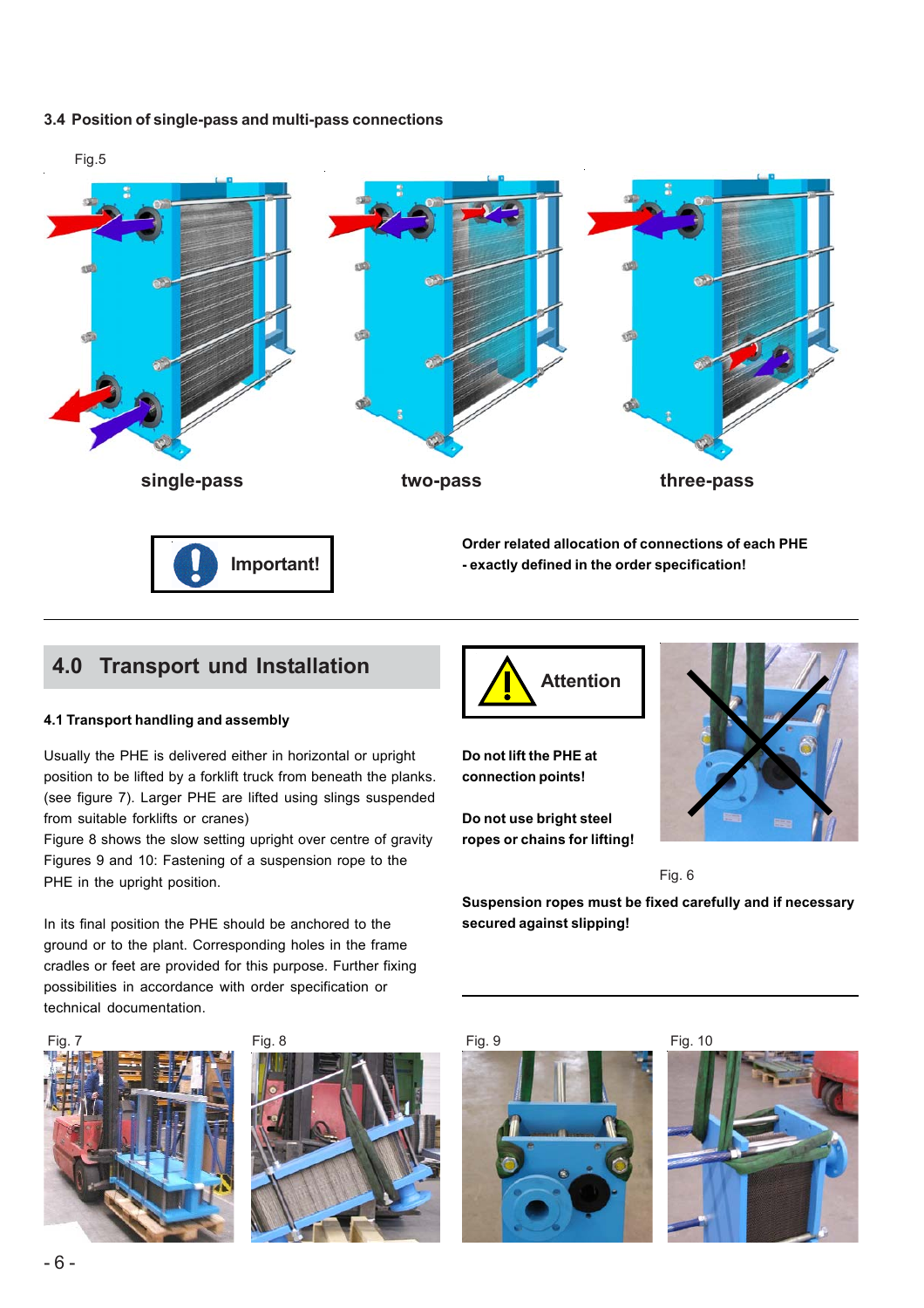

#### **4.2 Required space / minimum distance**



The minimum distances according to above sketches are required for quick maintenance and service works at site (for instance replacement of plates or tightening of the plate pack). Reduction of the minimum distances only after agreed by FUNKE.

#### **4.3 Ambient conditions – job site requirements and storing requirements**



The PHE standard units are designed for use in closed frostfree rooms.

In case of outdoors installation or if used in rooms with high atmospheric moisture (> 70%) a special safety device or a special design is required.

The standard PHE works on flat ground in vertical position, unless order specification

requires a different fitting position.

Furthermore, it must be ensured that the ambient temperature does not exceed the max. allowable operating temperature of the PHE and that gaskets of the PHE are protected against mechanical influence or harmful effects (for instance by acids, gases).

Make sure that no ozone generating appliances are used at job site or in the storage room (for instance arc-welding set). Ozone causes premature hardening of Elastomer gaskets. The same applies to direct solar radiation/ultraviolet light.

In case of outdoors storage, a corresponding cover shall protect the PHE against any climatic effects like moisture, sunlight, and freezing).

The tightening bolts should be greased to minimise rust formation.



**- Safety and fire regulations at job site must be observed particularly if fluids of category 1 (hazardous materials/ substances) are used.**

**- If the PHE is operating in areas where leakage is dangerous, a splash/drip protection is required! Where operating temperatures are exceeding 90°C, heat protection or damming is required!**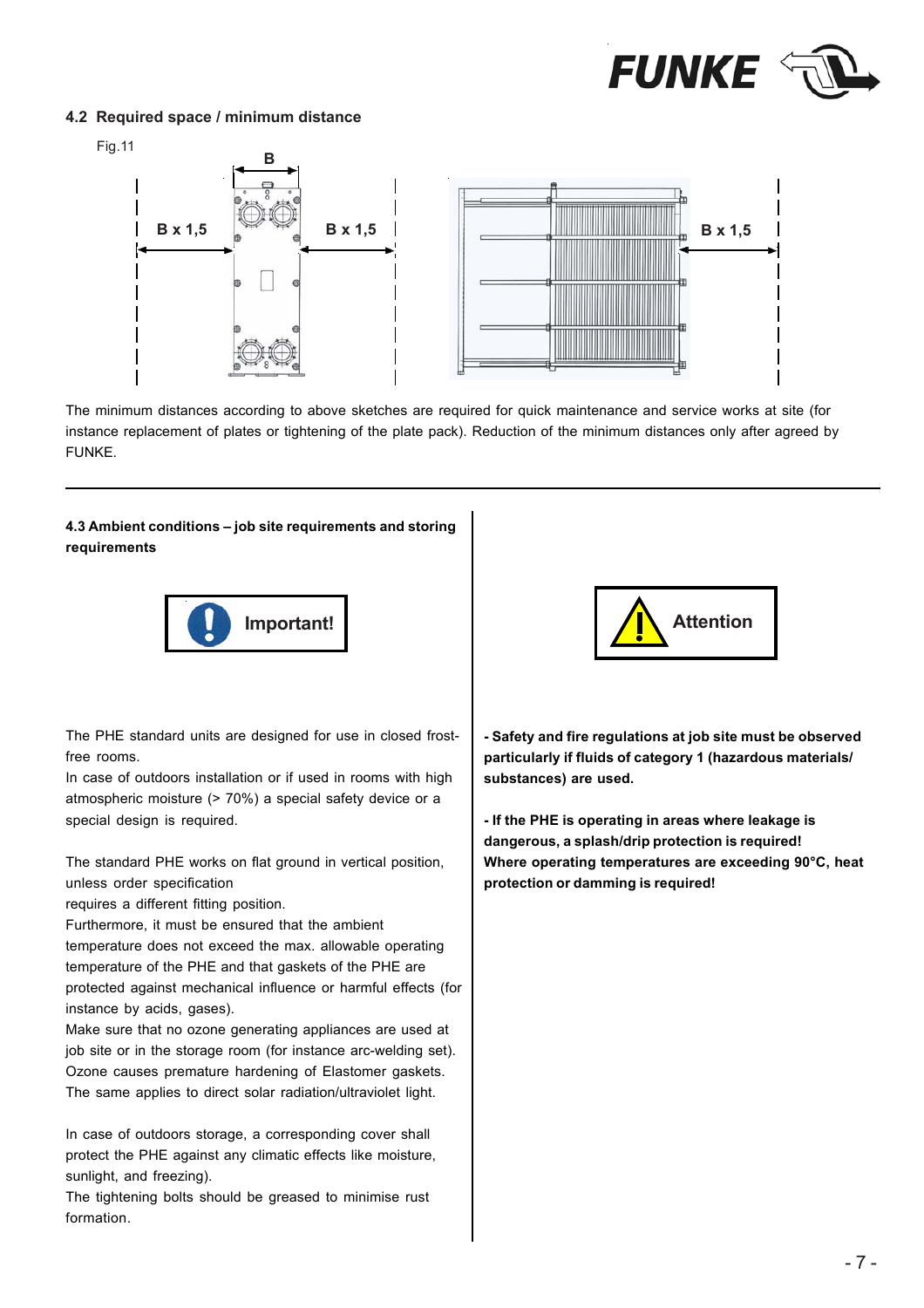For both circuits of the PHE vent valves must be installed at the highest point of the connections, enabling the air to escape when filling the unit.

The "opening space" of the PHE, which is between the pressure plate and support (see fig. 12) should not be obstructed by fixed piping.

Prior to assembly, the plate pack should be checked to ensure the pack is correctly tightened (especially in case of a multi-pass PHE ). Compression dimension of a new PHE or a PHE with new gaskets is "pp max." (see nameplate or technical documentation! Item 6.4. describes the tightening of the plate pack.)

Connections on pressure plate or on connecting pieces must always be flexible and must run parallel to the tightening bolts. For this purpose expansion joints must be installed. All feeding and discharging pipes should always have shutoff valves to isolate the PHE from adjoining systems during maintenance.



**allowed.**

**The piping system shall be secured against sudden pressure surges and temperature fluctuations. Between feed systems working on the piston principle and the PHE vibration dampers must be installed. Quick-acting valves must be avoided!**

# **5.0 Operating instruction**

#### **5.1 Initial operation**

I. Before starting up new units make sure that the plate pack is tightened to the correct compression dimension "pp max". If necessary tighten again as described in item 6.4.

II. Check if media, pressure and temperature data correspond to data on the name plate and specified by order!

III. Check if piping connection is correct



**Piping assembly of a PHE (multi pass) with connections on fixed plate and pressure plate (on the right of the picture) No forces or vibrations to the connections of the PHE are**

#### **5.2 Starting up the PHE**

Description for one flow direction of the PHE

- **1. Feed valve between pump and PHE is shut**
- **2. Fully open the valve at outlet nozzle (if present)**
- **3. Open the vent valve**
- **4. Start pump**
- **5. Slowly open the feed valve**

**6. Close vent valves after the air completely escaped from the PHE**

Repeat steps described above for the second flow direction of the PHE.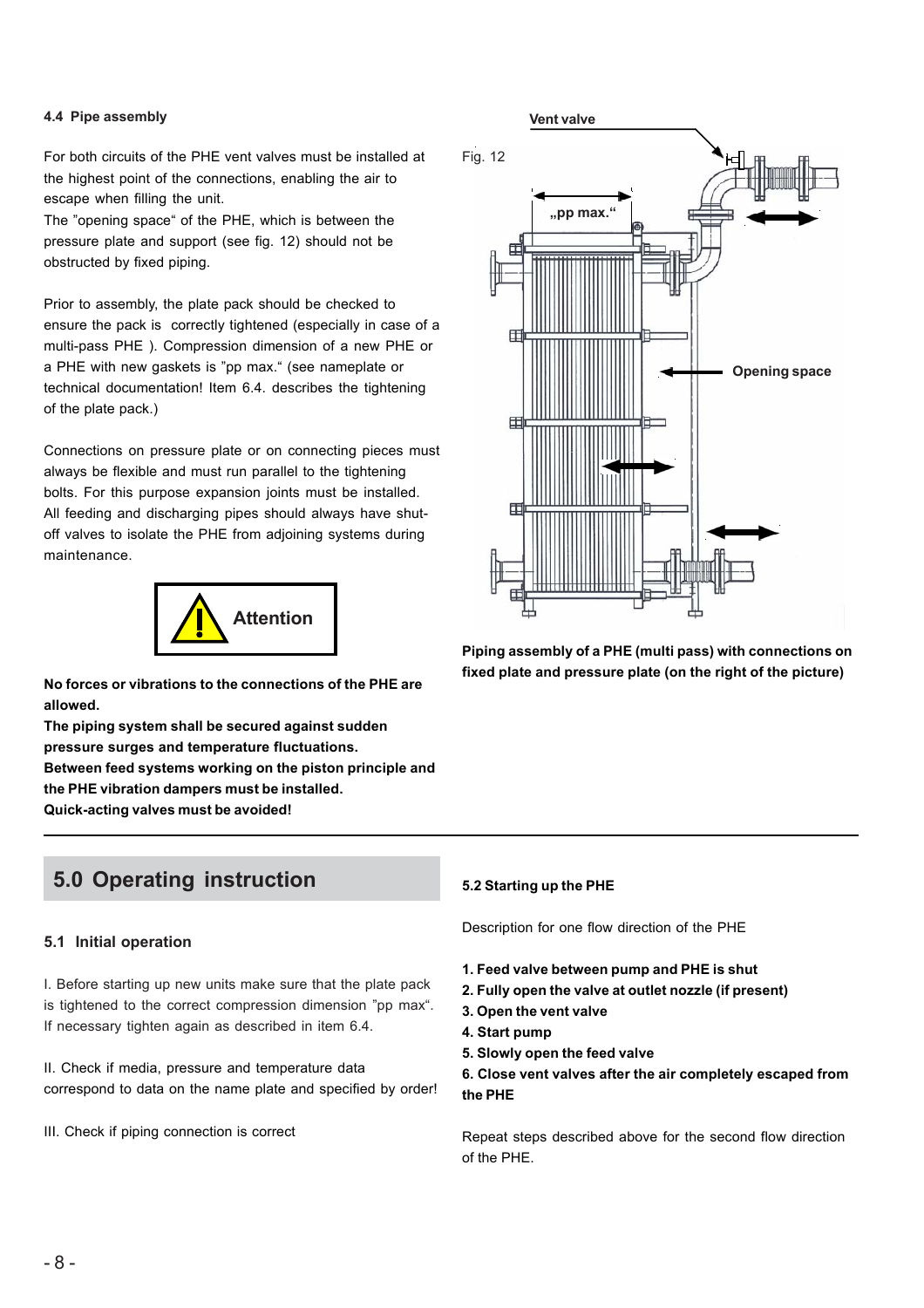

#### **5.3 Operation**



**Do not operate the PHE under pressure and temperature conditions exceeding the values specified on the nameplate and in the technical documentation.**

**To operate with severe temperature jumps and hydraulic shocks may cause mechanical damages or material damages and is generally not allowed! Otherwise the manufacturer will not be responsible and will not accept any guarantee for damages caused to the PHE!**

**In case of severe temperature variations and sudden hydraulic shocks shut down the PHE until defect is eliminated. In any case the PHE must be checked!**

**Operating data of the PHE must be regularly recorded and evaluated to detect fouling immediately. Visual control have to be done monthly (minimal interval).**

**The PHE must be checked for tightness by qualified personnel regularly.**

#### **5.4 Operational shut-down / shut down for a longer period**

If the PHE is out of service for just a short period proceed as follows:

#### **1. Slowly close the feed valves (flow direction with higher pressure first)**

#### **2. Switch off pumps**

#### **3. Close valves in outlet pipes (if present)**

If the PHE is out of service for extended periods of time proceed as follows:

#### **4. Vent the PHE and drain all fluids.**

**5. If necessary rinse the plate pack or clean acc. to item 6.0**

**6. Expand the plate pack by adding 10 % to the compression dimension (last compression dimension "pp" + 10 %)**

Storage instructions of item 4.3 to be followed!

# **6.0 Maintenance / Repair**

#### **6.1 Basic instructions for maintenance**

#### **Read all basic safety instructions (see item 2.0) before starting maintenance and repair works!**

Necessary maintenance intervals of a PHE may be very different depending on the diversity of media used. Therefore, it is recommended – in addition to the regular check described in item 5.3 – to maintain the opened PHE once a year at least. During service life the PHE gaskets are subject to a normal fatigue process.

The plate pack can be tightened several times – dependent on conditions of use – until "PP" min. is reached (see 6.4)

Definition of compression dimensions (length of plate pack): (see fig.13)

- "pp max." = compression dimension of new PHE or PHE with new gaskets

- "pp min" = minimum compression dimension allowed

- "pp" – Current compression dimension between "pp max." and "pp min." after tightening



#### Recommendation:

Paint a diagonal coloured line across the side of the plate pack to ensure that the plates are reassembled in the right order.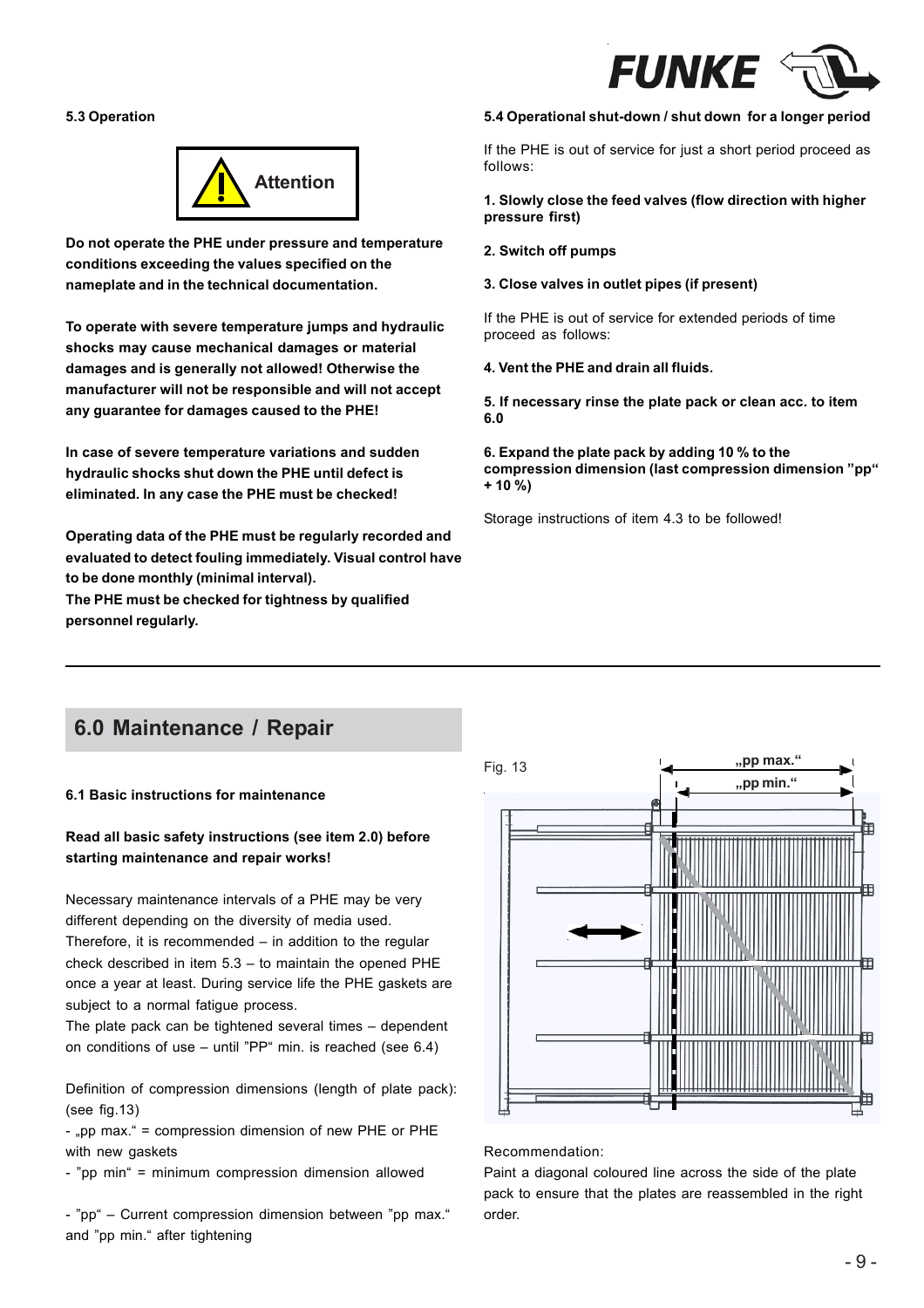**6.2 Shut-down and opening of the PHE**

**1. slowly close the feeding valves (first the side with higher pressure)**

**2. switch off the pumps**

**3. close valves of outlet pipes**

**4. cool down the PHE to approx. 40°C**

**5. vent the PHE and drain all fluid channels**

**6. In case of a multi-pass PHE: Disconnect all feed lines at compression plate and if necessary also at intermediate elements**

Before opening the PHE proceed as follows:

1. Clean the outside of carrier roller, carrying beam and lower plate guide and plate pack.

Grease carrier roller if necessary.

2. Clean and grease tightening bolts

3. Paint a diagonal coloured line across the side of the plate pack (see fig. 13)

4. Note the current compression dimension "pp".

#### **Removal of tightening bolts at compression plate and opening of the PHE (see figure 14)**

1.The first tightening bolts shown on the sketch may be removed in any order.

The four remaining tightening bolts maintain equal pressure distribution over whole the plate and should not be removed.

2. Tightening bolts  $1 - 4$  (acc. to sketch) to be unscrewed diagonally in pairs, alternating as follows:

 $1 - 2$ ,  $3 - 4$ ,  $1 - 2$ ,  $3 - 4$  and so on.

Make sure that the pressure plate does not tilt more than 10 mm over the width (1-3/4-2) and more than 20 mm over the diagonal (1–2/3–4)! (see figure 15)

3. After all the tightening bolts are removed, slide the pressure plate up to the end column. The plate pack is now accessible.

If possible fasten the pressure plate to avoid slipping! (on ships for instance)

Now the single plates can be swivelled towards the pressure plates to be removed from the lower plate guide. Then laterally swivel and remove them. (see figures 16/17 )



**Never unscrew the fixing screws on frame plate! Wear protective gloves when handling the PHE plates. Plates may have sharp edges. Remove and put in only one plate at the same time – danger of accident!**

Example of how to unscrew tightening bolts on pressure plate:

Fig. 14



For maintenance and repair works all removed plates are to be handled and stored in horizontal position! Do not stack more than 60 plates!

When removing the plates make sure that the order and direction are not changed (technical documentation)! Note: Different plates may be combined in a PHE.



Figure 15: Correct opening of the PHE and check of allowed inclination of the pressure plate.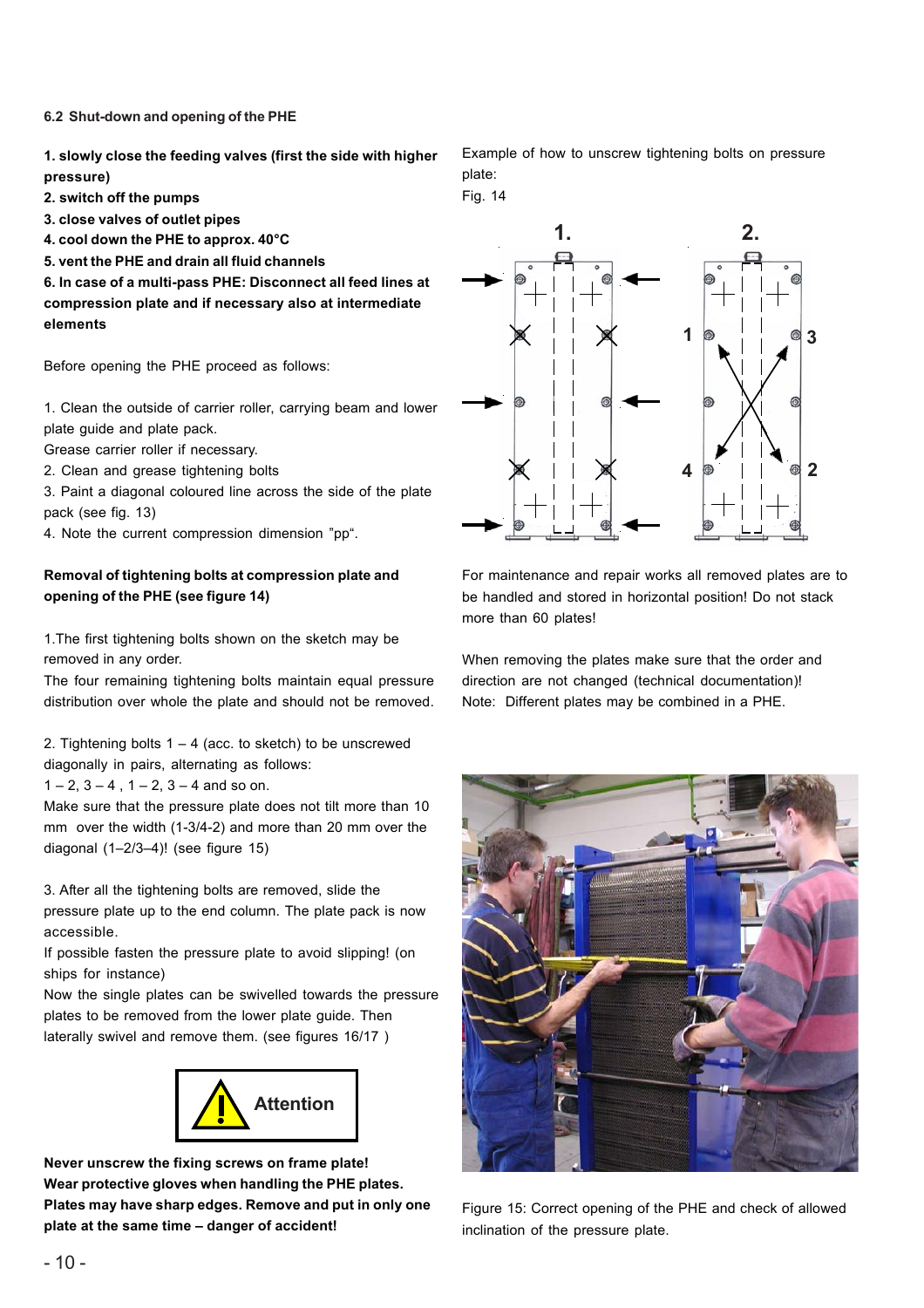

#### **Removal of plates:**





Fig. 16 Fig. 17

For oils, greases, biological contamination – bacteria, formation of algae and the like:

Cleaning agent: caustic soda solution Concentration: max. 4 % Temperature: 85 °C Recommended reaction time: up to 24 hours

In any case the safety instructions of the cleaning agent manufacturer must be followed!

Always clean with chloride-free or low-chloride water with low degree of hardness.



#### **6.3 Cleaning of plates**

Soft deposits on plates may be removed with circulating hot fresh water and a soft brush directly when the PHE is opened (see figure 18).

To remove more stubborn deposits a high-pressure cleaner can also be used.



**Chlorides reduce corrosion resistance of chrome-nickel steels and chrome-nickel molybdenum steels (also Hastelloy, Incoloy and Inconell!), depending on concentration, temperature and pH-value of the medium.**



Care should be taken to ensure the surface (passive layer/ oxide layer) of stainless steel plates are not be damaged by cleaning. Therefore, abrasive cleaning or polishing agents and metal brushes etc. should not be used! When using a high-pressure cleaner, keep enough distance from the plate to avoid the possibility of gaskets being dislodged from the groove by the high-pressure water jet!

Very stubborn plate deposits can be removed in an open chemical bath.

The chosen chemical should be compatible with the gasket and plate materials and its suitability must be confirmed by the manufacturer of the cleaning agent.

Some suggested cleaning agents:

In case of calcareous sediment or similar incrustation:

Cleaning agent: phosphoric acid Concentration: max. 5 % Max. temperature: 20°C Recommended reaction time: approx. 1 hour



Manual cleaning of plates with contamination easily to be removed.

After cleaning always rinse with adequate clear water.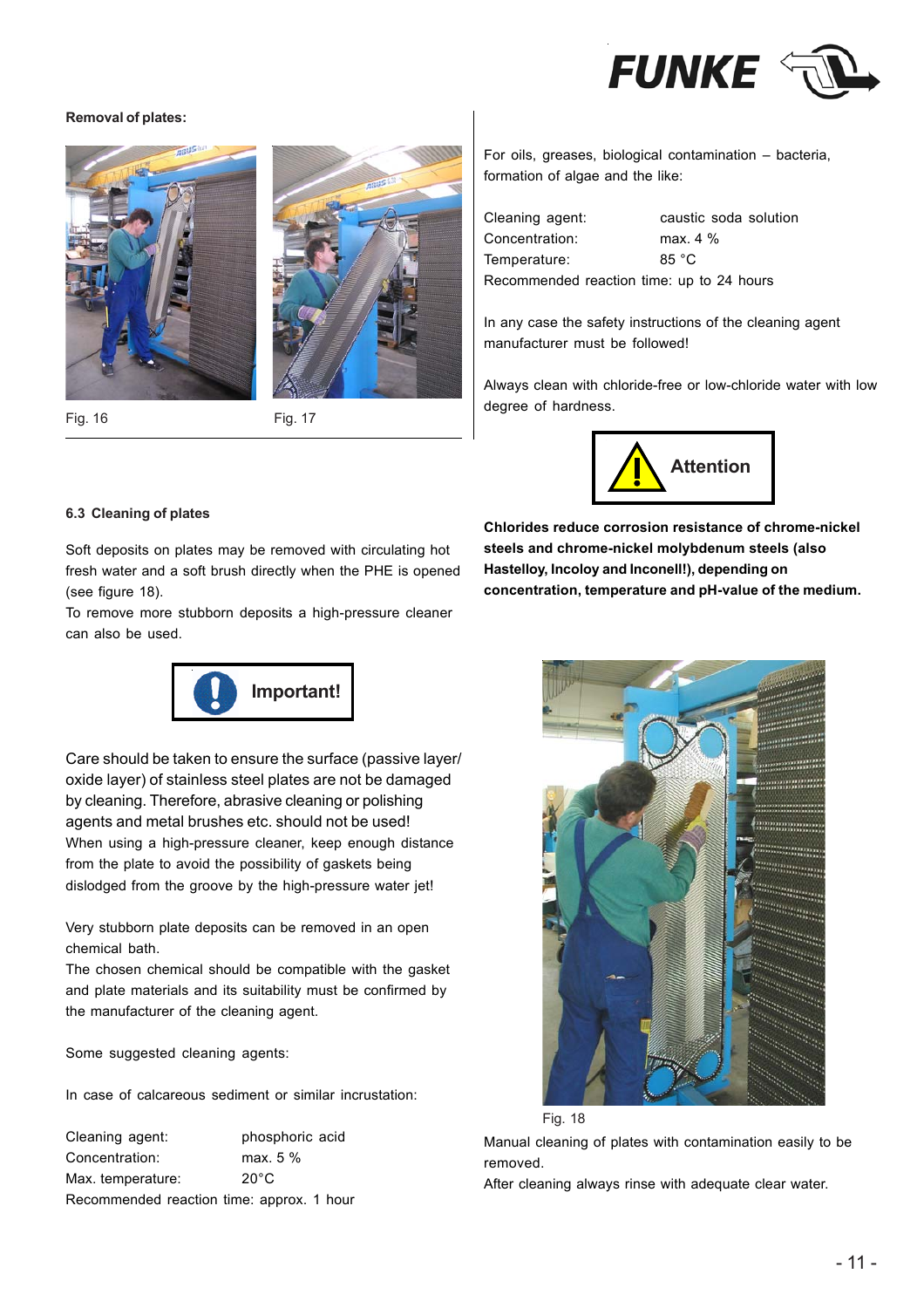#### **6.4 Replacement of plates and gaskets**

Most of the PHE-gaskets are mechanically fixed in the gasket groove in a press-stud system without any glue. The gaskets are fastened locally at certain distances in the gasket groove. (figure 19/20). Gaskets can be replaced very quickly.

Before fastening new gaskets the gasket groove must be cleaned carefully.

Special lines of products have glued gaskets with solventfree glue such as

- 3 M Scotch-Grip 1099 (one-component adhesive) or
- UHU plus endfest 300 (mixed adhesive)

Replacement of glued gaskets:



### **When carrying out aforementioned works always follow the accident prevention rules, the fire prevention rules and also the precautionary instructions given by the glue manufacturer!**

**Make sure that the workroom is sufficiently ventilated!**

1. For removal of old gaskets heat the reverse of the gasket groove with hot air to approx. 150°C. The glue softens sufficiently and the gasket can be removed from the groove.

Attention: Superheating of the plates must be avoided (temper colours)

Remove glue residues in the groove with a blunt object (plastic or wood – but not metal) to ensure there is no scratching of the gasket groove or plate surface.

2. Glue new gaskets as follows:

- Clean the groove of the PHE plate and the gaskets with extreme care to remove grease and then rub dry with a lint free cloth or absorbent paper!

- In case of mixed adhesive: Mix the adhesive binder and hardener according to manufacturer's instructions. Never use the same spatula or spoon. Pay attention to the curing time!

- Fill a manual injection gun with the adhesive mixture (in case of one component adhesive a bottle with spout) and apply a strand of adhesive (thickness approx. 1 mm) to the plate groove (figure 21)

- Distribute the strand uniformly throughout the base of the groove with a short-cut brush.

- Insert the gaskets into the groove and press them into place by hand.









Fig. 21 Fig. 22 (FP 04, 08, 14, 20)

Attention: Some plate sizes have additional punched holes beside the gasket groove into which the gaskets must also be pressed using a short screwdriver. (figure 22)

After all gaskets are inserted, stack the plates on a flat surface. Each stack should not exceed 60 plates! Cover the stack of horizontal plates with a gasket-free plate and place a flat steel plate or something similar on top to apply pressure.

The adhesive needs approx. 12 hours at room temperature to cure. (Observe manufacturer's data). Higher temperatures will accelerate curing as follows:

at 40°C to 180 minutes

at 70°C to 45 minutes and at 110°C to 10 minutes (does not apply to one-component adhesive).

After curing, remove excessive adhesive which may have squeezed out of the groove with a blunt object (wood or plastic).

#### Attention:

After all working steps the plates must be stacked in the correct order. Otherwise follow the flow diagram of the technical documentation.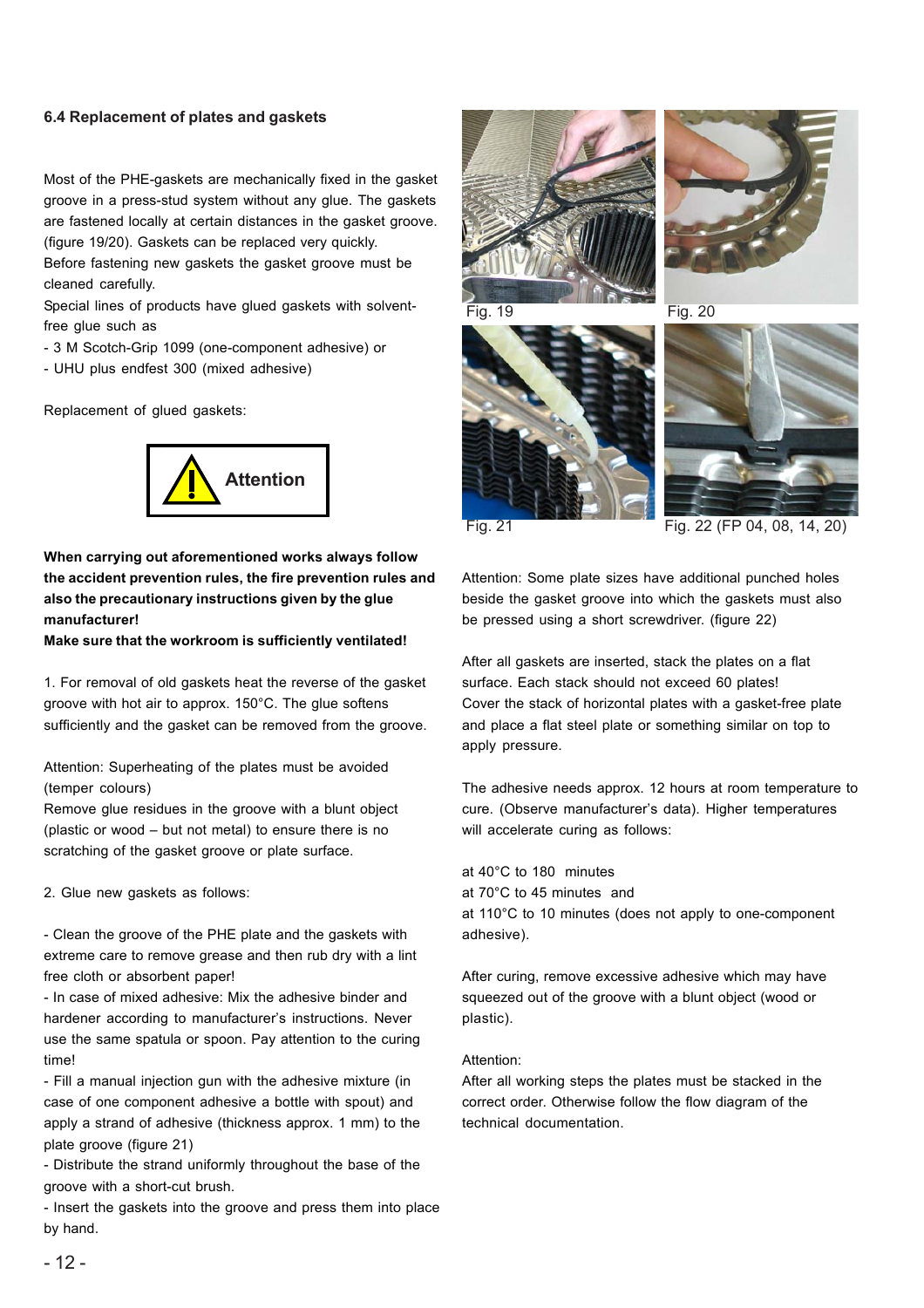

#### **6.5 Closing and tightening of the PHE**

Before closing the PHE:

1.Check if all gaskets and plates are clean (also smallest foreign matters on the gaskets may cause a leakage).

2. Make sure that the ring gaskets or rubber inserts in the connections are clean.

3. Clean the upper carrying beam and apply a thin grease layer.

4. Install all cleaned plates in the correct order and quantity in accordance with the flow diagram (in the reverse order as described in item 6.1 )

Pay attention to the special first plates and end plates (figure) 23) at fixed plate and pressure plate or intermediate elements (in case of PHE with several sections)! The gasket of the first plate points towards the fixed plate (figure 24).

By means of the diagonal coloured line painted on the outside of the plate pack before opening the PHE you can additionally check if the plates are in the right order. When all plates are correctly installed the outside of the plate pack shows a continuous honeycomb pattern (figure 25). Plates of a smaller PHE can also be installed in horizontal position. (figure 26).

5.Push the pressure plate against the plate pack, slowly and evenly.

6. First attach the greased tightening bolts 1-2-3-4 from the side or insert them in an axial direction (figure 27). Make sure that the counter nuts at the fixed plate are tight.

7. Fasten the tightening bolts 1-4 uniformly and in rotation (alternating and diagonal 1-2 and 3-4). During tightening continuously check the compression dimension "pp". (see also picture 15 on page 10).

During tightening, the tilt of the pressure plate shall not exceed 10 mm over the width (1-3/4-2) and 20 mm over the diagonal (1-2/3-4)!

The current final compression dimension "pp" shall not vary by more than max. 2 mm among the individual tightening bolts!

8. After tightening the plate pack with bolts 1-4 (see 7 above) to compression dimension "pp" (before opening the PHE), the remaining tightening bolts can also be fixed and tightened to compression dimension "pp".

**If all gaskets and plates have been completely replaced, tighten to "pp max.".** (Figure 28) *Continue page 14!*





Fig. 23 Fig. 24





Fig. 25 Fig. 26



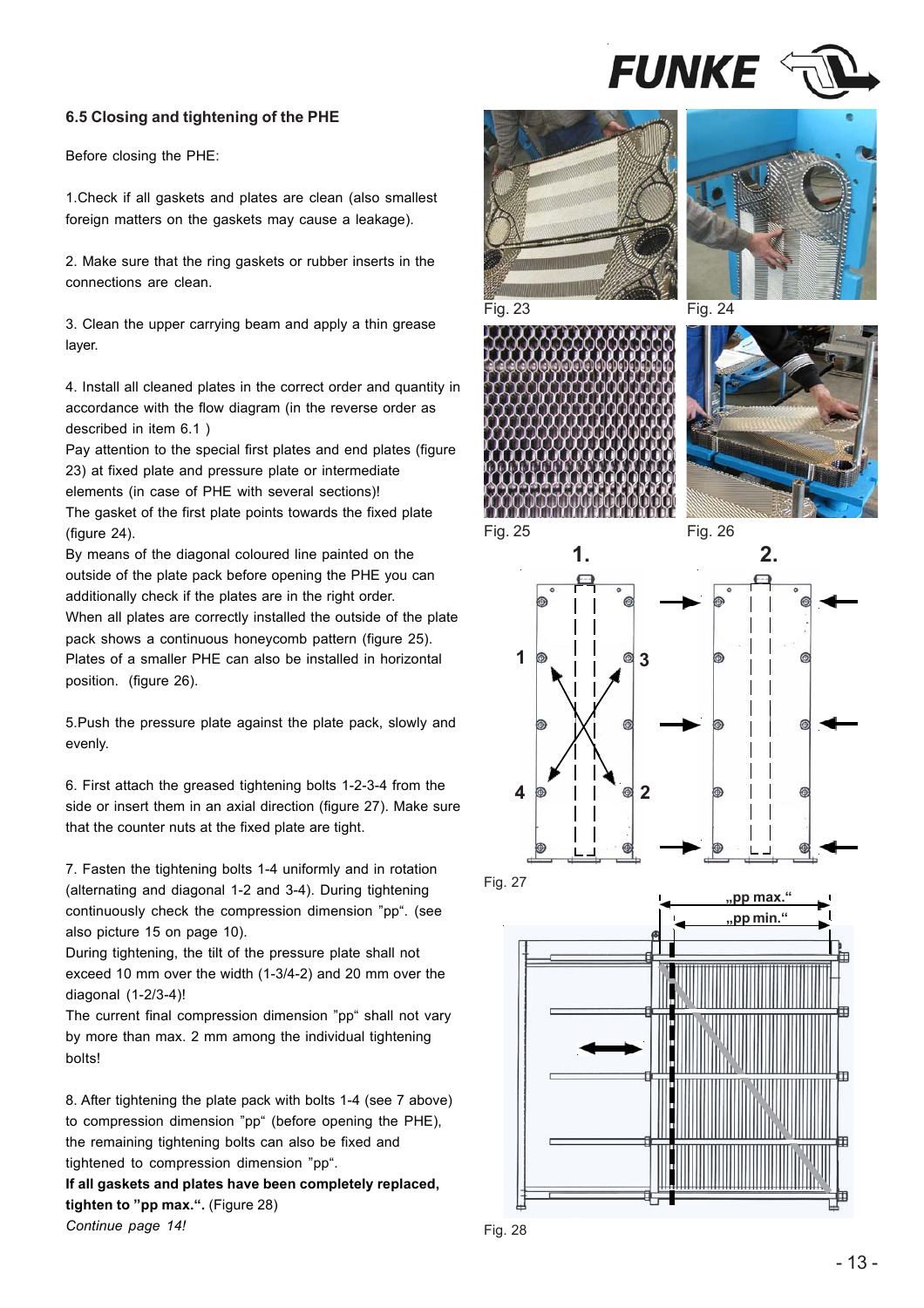If the current "pp"-dimension is not achieved or is exceeded, check if the number of plates in the plate pack corresponds to the number of plates shown in the flow diagram. Furthermore, check if tightening nuts can be turned freely.

If the plate pack is leaking during the pressure test, the pack can be tightened step by step until compression dimension "pp min". is reached.



Never tighten to below dimension "pp min". Otherwise plate profiles could be damaged and the unit will not seal or operate correctly.

"pp min" and "pp max" values are shown on the nameplate and in the technical documentation.



Tighten only after the pressure has been released from the PHE!

Definitions of compression dimensions (length of plate pack):

- "pp max" = compression dimension for new PHE and PHE with new gaskets

- "pp min" = min. allowed compression dimension

- "pp" = current compression dimension after tightening between "pp max" and "pp min".

#### **6.6 General maintenance works**

Operating data of the PHE must be regularly recorded and evaluated to detect fouling immediately. Visual control have to be done monthly (minimal interval).

Qualified personnel must check tightness and compressive strength of the PHE regularly.

All flexible parts must be greased efficiently to open the PHE easily at any time.

Particularly the following parts are concerned:

- surfaces between tightening nuts and pressure discs or pressure pieces
- thread of tightening bolt
- bearing of carrying roller at pressure plate and intermediate elements (if existent)

- carrying beam and lower plate guide, above and below.

#### Maintenance of steel frames:

The steel frames, coated with a weather-protective coldcured synthetic resin, can be cleaned

with a sponge, a cloth or a soft brush and a sub alkaline solution. Damaged paintwork should be "touched up" after cleaning-

Maintenance of stainless steel frames:

Stainless steel frames (or covered with chrome-nickel steel) should be cleaned in the same way as steel frames and subsequently - in a dry condition - should be rubbed with acid-free grease.

To open the PHE for maintenance and repair works is only necessary where increased pressure drops, temperature variations or leakages cannot be eliminated in a different way. (Opening PHE: see chapter 6.0)



Preventive maintenance is recommended once a year, depending on conditions of use.

# **7.0 Troubleshooting**



National and international directives for pressure equipment (PED), dangerous liquids and gases as well as for prevention of accidents must always be followed!

It is not allowed to carry out maintenance works and repair works when the PHE is under pressure!

If the PHE must be opened for removal inspection: After closing the plate pack it must be tightened again to the compression dimension "pp", (current compression dimension "pp" before opening) or can be gradually reduced to "pp min" until the required compressive strength is reached. Proceed as described in item 6.0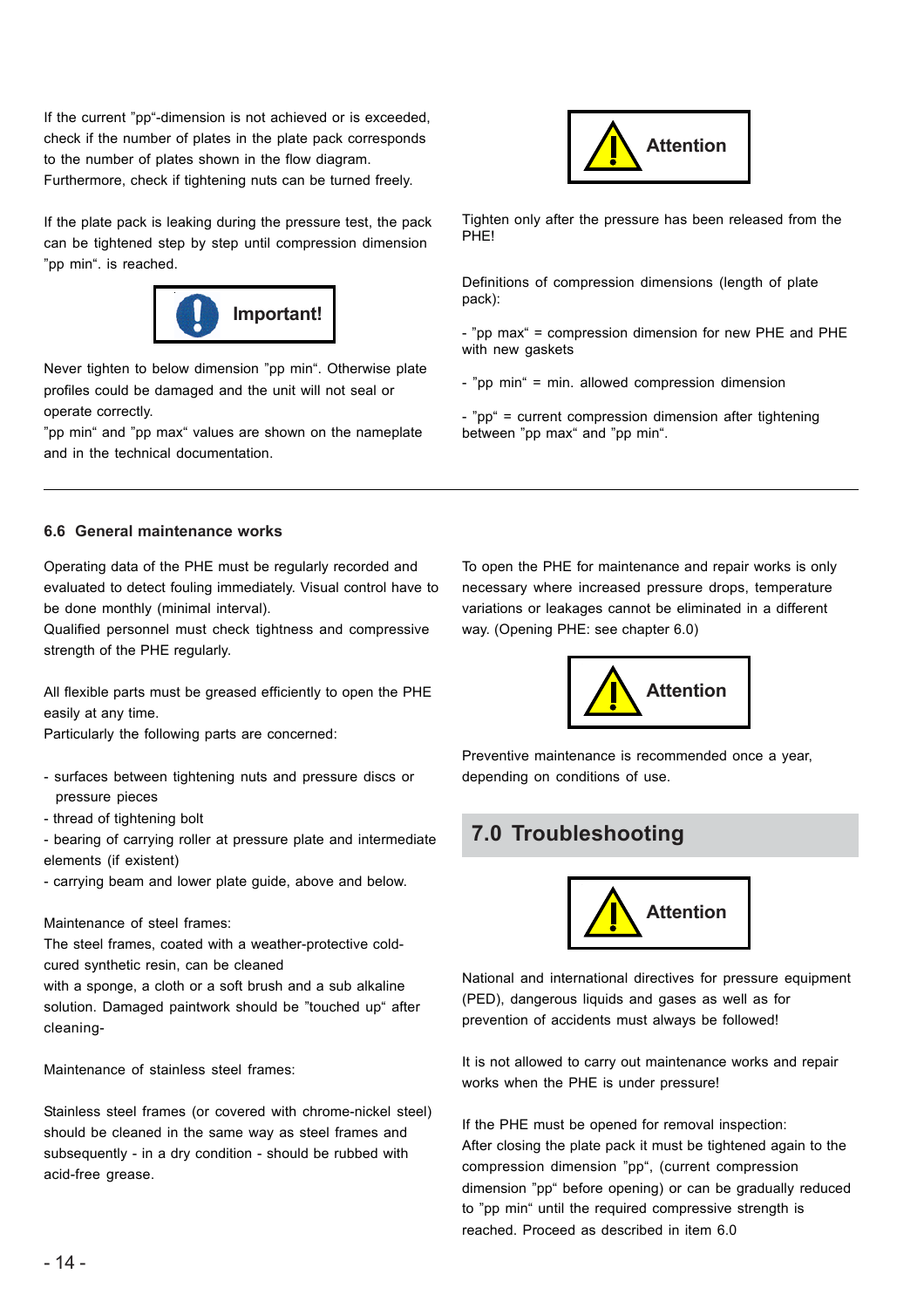

#### **Leakage between connection and fixed plate**

Possible causes:

- stress and force is acting on the connection
- faulty ring gaskets, rubber liner or flange bolting
- age induced material fatigue or material wear

Proceed as follows:

1. Check flanged joint and uniformly tighten loosened screws.

2. Check piping system for stress and force acting on the joint

Check alignment and squareness of flanges and piping and correct if necessary.

If the leakage cannot be cured, the joint must be faulty. Proceed as follows:

1. Open the PHE as described in item 6.0



2. Release connection. Check, clean and if necessary replace the gasket

#### **Leakage between plate pack and fixed plate or pressure plate**

Possible causes:

- faulty ring gaskets or rubber liner on the inside of the fixed plate or pressure plate

- faulty gasket or wrong fitting of the first plate

- age induced material fatigue or material wear

Proceed as follows:

1. Mark leaking point



3. Check if the first plate gasket is correctly fitted to the frame plate and correct if necessary.

Clean or replace the gasket if necessary.

2. Open the PHE as described in item 6.0

4. Check if rubber parts or gaskets at fixed plate or pressure plate are defect and replace if necessary.

**External leakage between plates**

Possible causes:

- allow. operating pressure or temperature has been exceeded

- pressure plate is not tightened plane-parallel

- incorrect compression dimension "pp"
- incorrectly positioned or damaged gaskets
- age induced material fatigue or material wear Proceed as follows:

1. Adjust operating pressure or temperature to the allow. value and , if necessary:

2. tighten pressure plate square and parallel and, if necessary:

3. adjust compression dimension "pp" correctly or reduce to "pp min" step by step.

The compression dimension "pp" between the tightening bolts shall not differ by more than 2 mm! If necessary:

4. open the PHE as described in item 6.0.

Check correct fitting of the gaskets and if necessary clean and replace damaged gaskets.

#### **Internal leakage / mixing of media**

Possible causes:

- two defects at the double gasket near inlet area of a plate (rarely)
- pitting corrosion or micro crack
- blockage of external leakage opening of the plate gasket
- near inlet

Proceed as follows:



- 1. open the PHE as described under 6.0 2. drain one of the flow channels
- 3. remove the connecting pipes of this flow channel
- 4. apply slight pressure to the other flow channel

Through the leakage the water enters the open flow channel and then escapes through the pipe connection.

The defective plate gap can be located by means of a spotlight or big pocket torch.

5. check the gasket and the total surface of he defective plate, clean it and if necessary replace the complete plate.

In case of a small internal leakage, which cannot be localised in the way described above, the plates must be cleaned separately and must then be checked using a big lamp.

Replace defective gaskets or complete plate. In the event crack detection testing is required, please contact FUNKE.

#### **Heavily decreasing performance of the PHE**

If pressure drops are clearly increasing or performance is heavily decreasing, first check if this is caused by problems elsewhere in the production system (for instance changing quality of the media, changing inlet temperature or changing volume flow)

If no improvement is shown the PHE must be shut down and cleaned as described in item 6.0.



First check if foreign substances or deposits hinder the flow.

#### **Compression dimension "pp" reached**

Age induced material fatigue or material wear – insufficient reset power of the gaskets, wear limit is reached. A complete replacement of all gaskets is required.